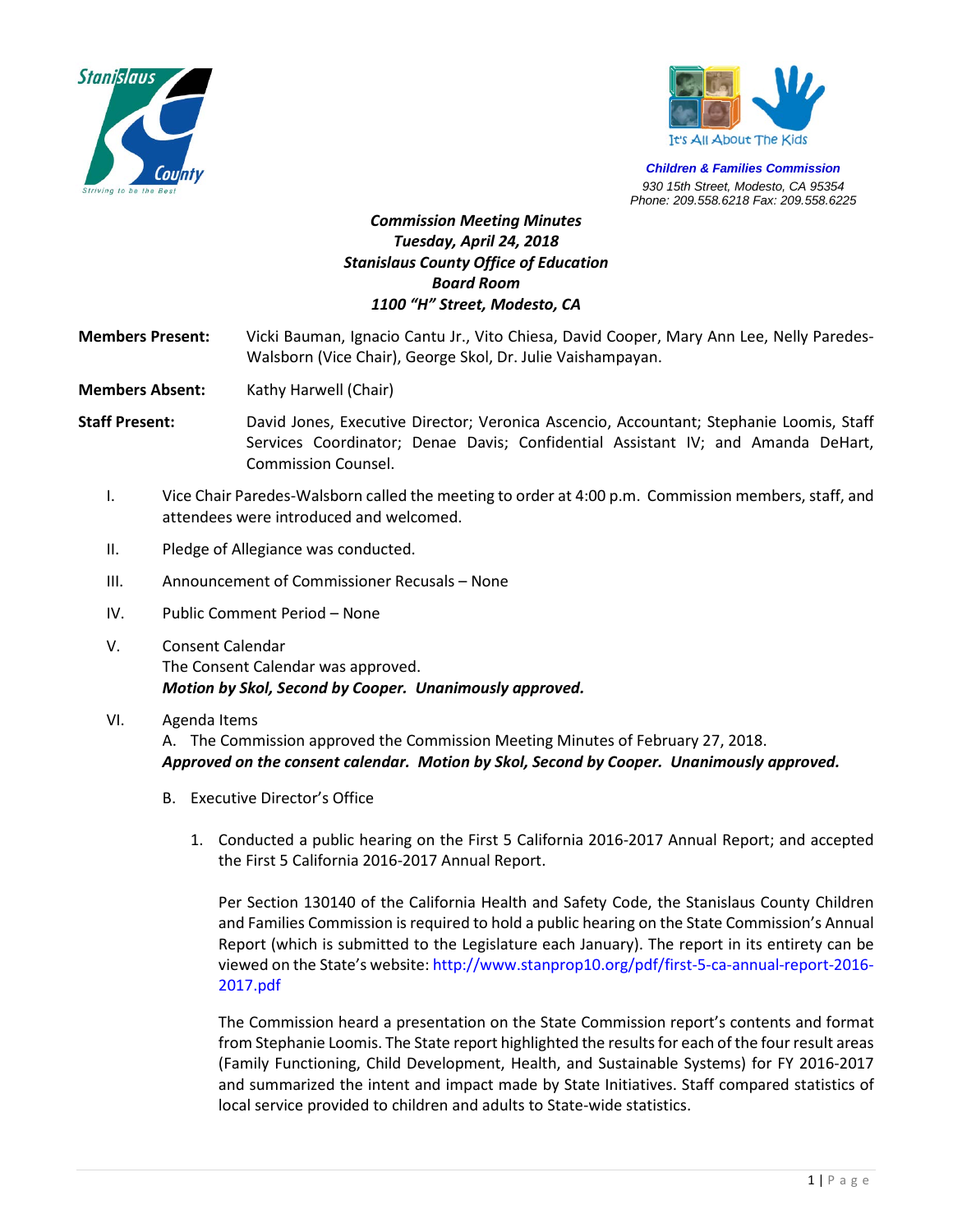*After the presentation, Vice Chair Paredes Walsborn opened the public hearing at 4:15 p.m. Hearing no other comments from the public, the public hearing was closed at 4:16 p.m.*  The Commission accepted the First 5 California 2016-2017 Annual report. *Motion by Bauman, Second by Skol. Unanimously approved.*

2. Conducted a public hearing to adopt the amended Policies and Procedures Manual; and adopted the Policies and Procedure Manual changes as presented.

After being formed, the Children and Families Commission adopted a series of administrative, operational, monitoring, and financial policies to govern Commission and Contractor operations. In order to make its policies and procedures more user-friendly and easier to locate, policies and procedures were combined into one document and the document was approved by the Commission as a Policies and Procedures Manual. (The current Manual can be found on the Commission website under Publications & Other Resources.) Staff reviews the manual on a periodic basis and recommended changes are brought to the Commission for consideration. After review over the past several months, a considerable number of changes are recommended by staff which is why the Policies and Procedures Manual is being brought in its entirety for consideration.

The primary focus of the review was in regard to financial operations of the Commission and Contractors. Historically, there has been one comprehensive section of the manual which intermingles Commission and Contractor financial policies. It was determined for clarity, it would be best to separate these sections resulting in Section 400-499 for Internal Financial Policies and Procedures and Section 500-599 as Financial Policies and Procedures for Contractors. A significant review was undertaken by staff to sort policies into their appropriate sections. Work was also done to incorporate items that were specified in contracts but did not appear in the manual, or practices of the Commission which did not appear in the manual. Language was also crafted in order to add clarity for procedural issues which might arise throughout the year. Minor changes were also made throughout the manual in its entirety when it was felt these changes would add clarity or "clean up" existing language. However, the primary work of the revision was focused on the financial component.

The draft, amended Policy and Procedure Manual was posted in its entirety with the agenda item. An overview of manual changes was also presented to contractors at the April 17, 2018 Quarterly Partner Meeting. Attendees of this meeting were also notified the draft would be posted in its entirety as part of the agenda item for their review. Some of the highlighted changes include:

- A change to Section 205 which updates which version of the County Purchasing Policies and Procedures the Commission is referencing;
- **Separating the current Financial Policies Section 400-599 into Section 400-499 for Internal** Financial Policies and Procedures and Section 500-599 as Financial Policies and Procedures for Contractors;
- In 500.4, desktop and laptop computers are added as inventory items;
- **IFM** In Section 500.6, clarifying language was added on food and beverage requests;
- In Section 500.8, there is clarified and expanded language for Out of County Travel documentation;
- **In Section 502 Submission of Contractor Invoices, there is language cleanup and clarifying** language;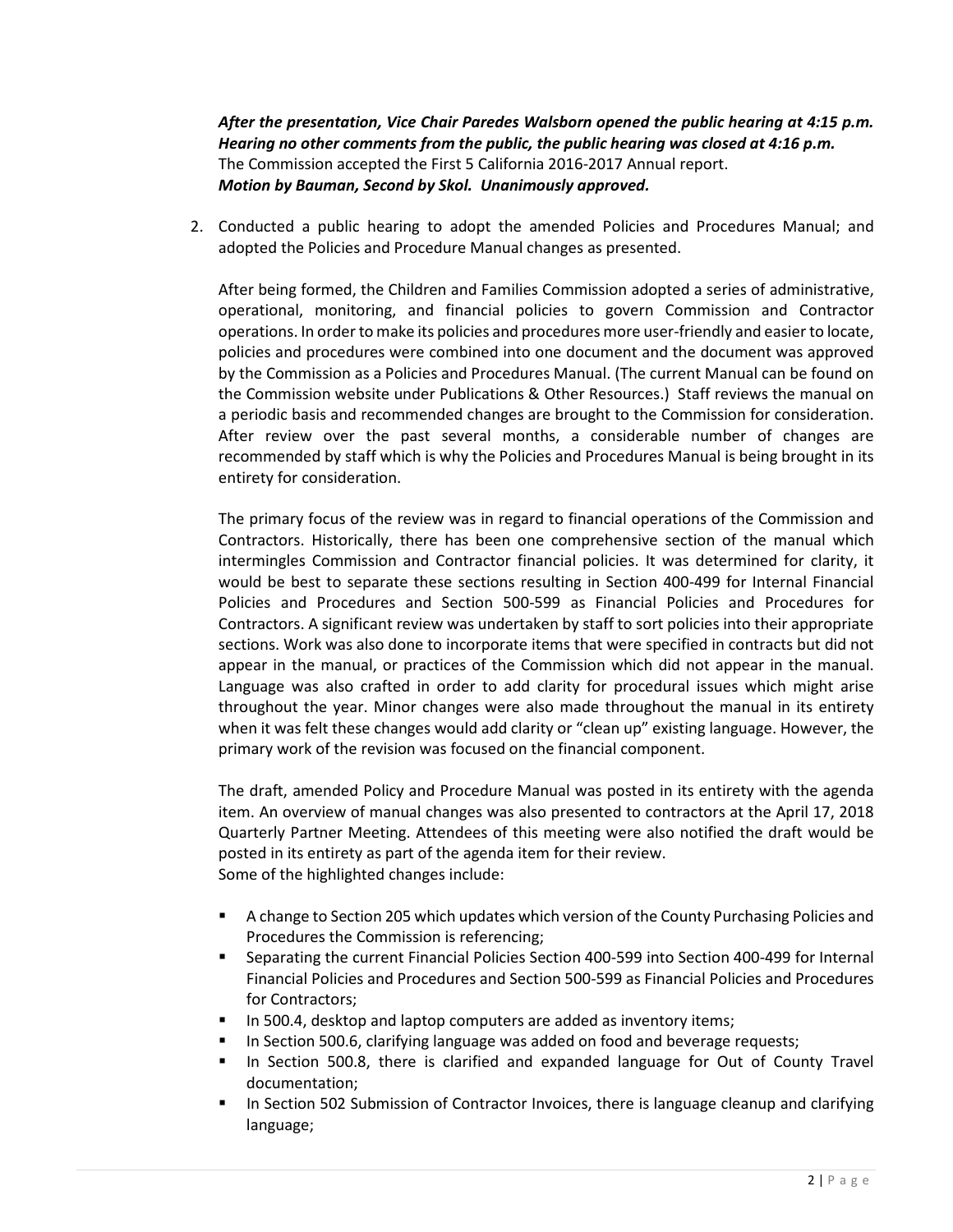- **IF In Section 503 Invoice Preparation, there is language cleanup and added clarifying** language. Section 503.7 was added which states in the manual our practice of requiring Contractors to retain supporting documentation for invoices for at least five years (not currently in the Manual);
- **Section 506 Contract Budgets and Budget Revisions, numerous changes including stating in** writing Contractors are responsible for management and monitoring of monthly expenses;
- Added Section 508 on Contractor Fiscal Reporting & Management;
- Added language to Section 600.4 for right of the Commission to perform on-site evaluation of financial records and internal control mechanisms.

The Commission heard a presentation on the revisions. *After the presentation, Vice Chair Paredes Walsborn opened the public hearing at 4:20 p.m. Hearing no other comments from the public, the public hearing was closed at 4:21 p.m.* 

The Commission adopted the revised Policies and Procedures Manual. *Motion by Skol, Second by Cooper. Unanimously approved.*

3. Accepted the Report on the Stanislaus County Children and Families Commission Annual Program Evaluation for 2016-2017.

Section 130100 of the California Health and Safety Code requires local Commissions to "use outcome based accountability to determine future expenditures." This provision of law has been interpreted to require evaluations to be conducted of programs funded with Proposition 10 funds. The Stanislaus County Children and Families Commission Strategic Plan includes the structure to evaluate its programs in alignment with the State's results area framework.

The Commission heard a presentation on the Stanislaus County Children and Families Commission Annual Program Evaluation for 2016-2017 from Stephanie Loomis. The Commission uses four results areas for evaluating program outcomes: Improved Family Functioning; Improved Child Development; Improved Health; and Improved Systems of Care. Stanislaus County Children and Families Commission staff review all funded programs through a variety of processes including bi-annual on-site meetings at program locations, data analysis and the preparation of an annual report.

The 2016-2017 Annual Program Evaluation report is designed to provide Commissioners and the public with important information including: the funding distribution of the various Commission contracts in regard to Result Areas; historic funding levels; geographic distribution of contracted services; demographics of funded program recipients; and outcomes/effectiveness of the 20 contracted programs of the Commission.

The Commission accepted the 2016-2017 Annual Program Evaluation Report. *Motion by Skol, Second by Lee. Unanimously approved.*

## C. Committee Reports – *Approved on the Consent Calendar. Motion by Skol, Second by Cooper. Unanimously approved.*

- 1. The Commission accepted the minutes for the Administrative Committee meeting held on April 16, 2018, including the Monthly Financial Report as of March 2018 and the Quarterly Financial Report for January-March 2018.
- 2. The Commission accepted the minutes for the Operations Committee meeting held on April 17, 2018.